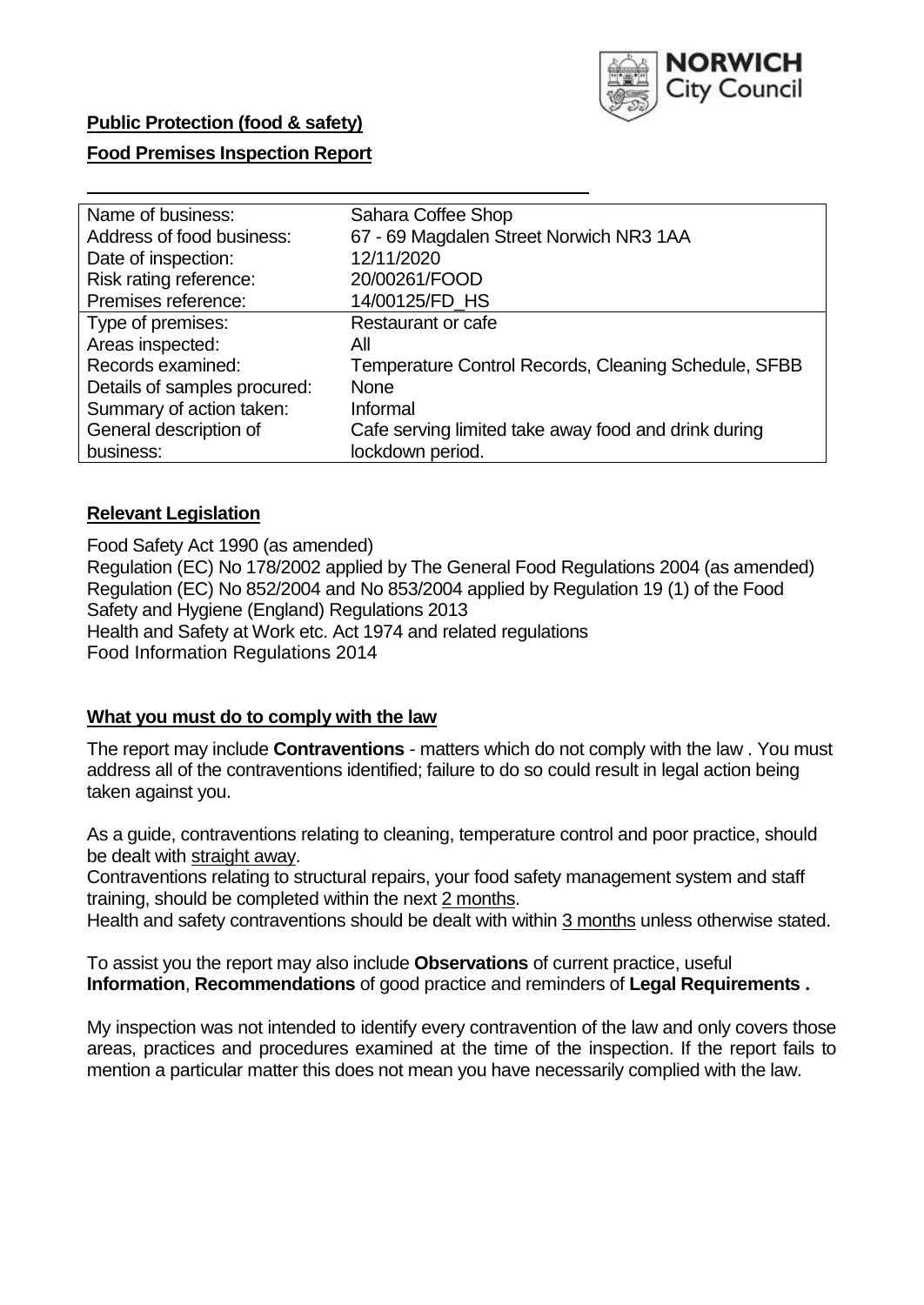# **FOOD SAFETY**

### **How we calculate your Food Hygiene Rating:**

 The food safety section has been divided into the three areas which you are scored against for the hygiene rating: 1. food hygiene and safety procedures, 2. structural requirements and 3. confidence in management/control procedures. Each section begins with a summary of what was observed and the score you have been given. Details of how these scores combine to produce your overall food hygiene rating are shown in the table.

| <b>Compliance Area</b>                     |          |    |                | <b>You Score</b> |               |           |    |           |                |  |  |
|--------------------------------------------|----------|----|----------------|------------------|---------------|-----------|----|-----------|----------------|--|--|
| Food Hygiene and Safety                    |          |    | $\Omega$       | 5                | 10            | 15        | 20 | 25        |                |  |  |
| <b>Structure and Cleaning</b>              |          |    | $\overline{0}$ | 5                | 10            | 15        | 20 | 25        |                |  |  |
| Confidence in management & control systems |          |    | 0              | 5                | 10            | 15        | 20 | 30        |                |  |  |
|                                            |          |    |                |                  |               |           |    |           |                |  |  |
| <b>Your Total score</b>                    | $0 - 15$ | 20 |                | $25 - 30$        |               | $35 - 40$ |    | $45 - 50$ | > 50           |  |  |
| <b>Your Worst score</b>                    | 5        | 10 | 10             |                  | 15            |           | 20 |           | $\blacksquare$ |  |  |
|                                            |          |    |                |                  |               |           |    |           |                |  |  |
| <b>Your Rating is</b>                      | 5        |    | 3              |                  | $\mathcal{P}$ |           |    |           | $\overline{0}$ |  |  |

Your Food Hygiene Rating is 5 - a very good standard

 $000005$ 

# **1. Food Hygiene and Safety**

You have a good track record. There are some minor contraventions which require your attention. **(Score 5)** 

#### Contamination risks

**Observation** I was pleased to see you were able to demonstrate effective controls to prevent cross-contamination.

## Hand-washing

**Contravention** The following indicated that hand-washing was not suitably managed::

• no plug to mix hot and cold water in dedicated wash hand basin in rear main kitchen

#### Personal Hygiene

**Observation** I was pleased to see that standards of personal hygiene were high.

## Temperature Control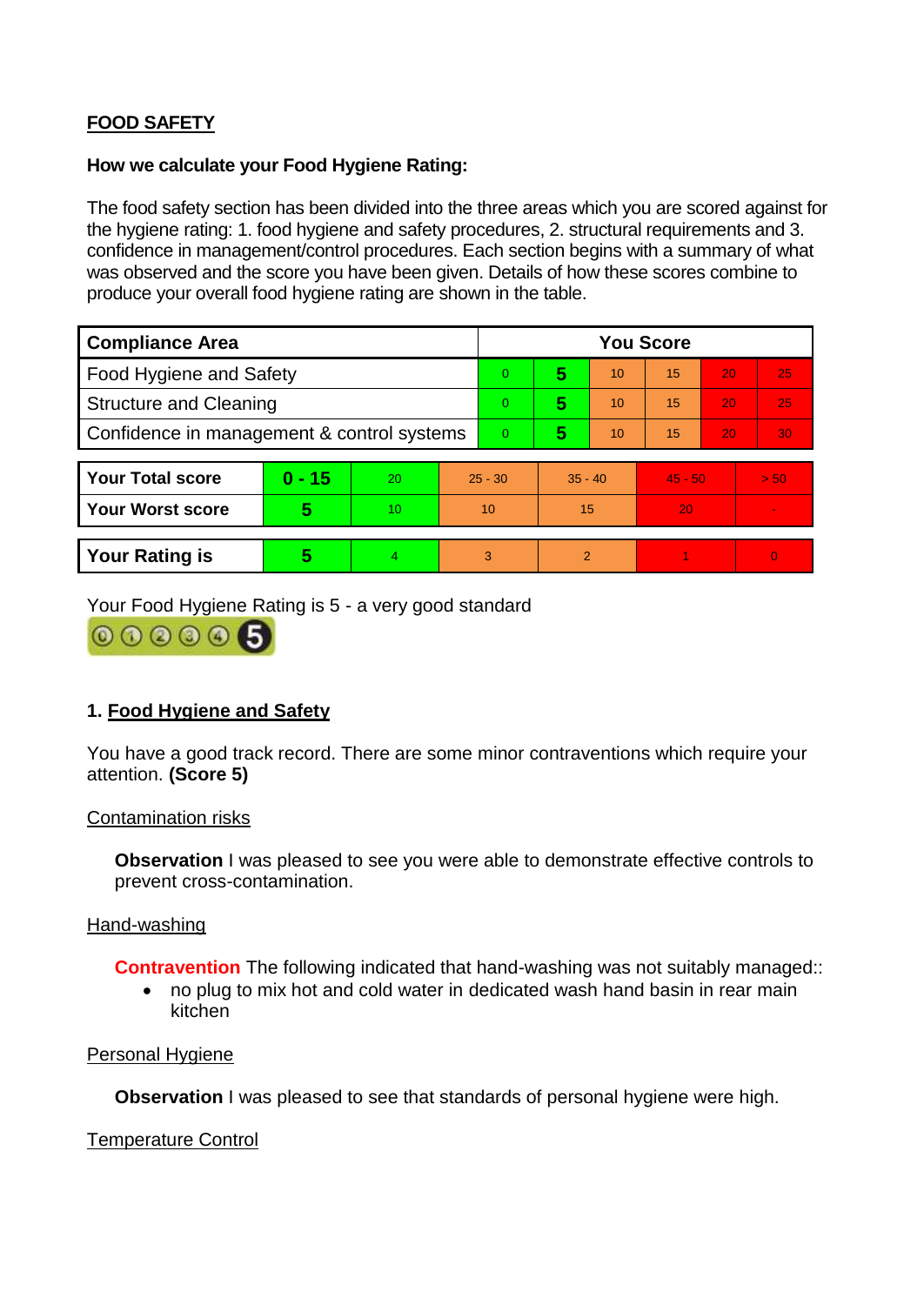survival by applying appropriate temperature controls at points critical to food safety **Observation** I was pleased to see you were able to limit bacterial growth and/or and that you were monitoring temperatures.

# **2. Structure and Cleaning**

The structure facilities and standard of cleaning and maintenance are all of a good standard and only minor repairs and/or improvements are required. Pest control and waste disposal provisions are adequate. The minor contraventions require your attention. **(Score 5)** 

# **Maintenance**

**Contravention** The following had not been suitably maintained and must be repaired or replaced:

• large open section in wall main kitchen (approximately 450 mm x 300mm). You informed that a new panel is to be installed shortly to cover this opening.

# Pest Control

**Observation** I was pleased to see that the premises was proofed against the entry of pests and that pest control procedures were in place.

# **3. Confidence in Management**

A food safety management system is in place and you demonstrate a very good standard of compliance with the law. You have a good track record. There are some minor contraventions which require your attention.Your records are appropriate and generally maintained. Your staff are suitably supervised and trained. You have a good track record. There are some minor contraventions which require your attention. **(Score 5)** 

## Type of Food Safety Management System Required

**Information** You can download a Safer Food Better Business pack and refill diary pages from the FSA website:<www.food.gov.uk/business-industry/caterers/sfbb>

 **Information** If you want to keep everything on your computer or tablet an electronic <www.food.gov.uk/business-industry/caterers/sfbb>However, do make sure staff have version of the Safer Food Better Business pack is also available on the FSA website access to it at all times when working.

**Recommendation** You can buy a printed copy of Safer Food Better Business or a diary refill pack via our website <www.norwich.gov.uk/sfbb>

 well. I was confident you had effective control over hazards to food. **Observation** Your SFBB/food safety management system was in place and working